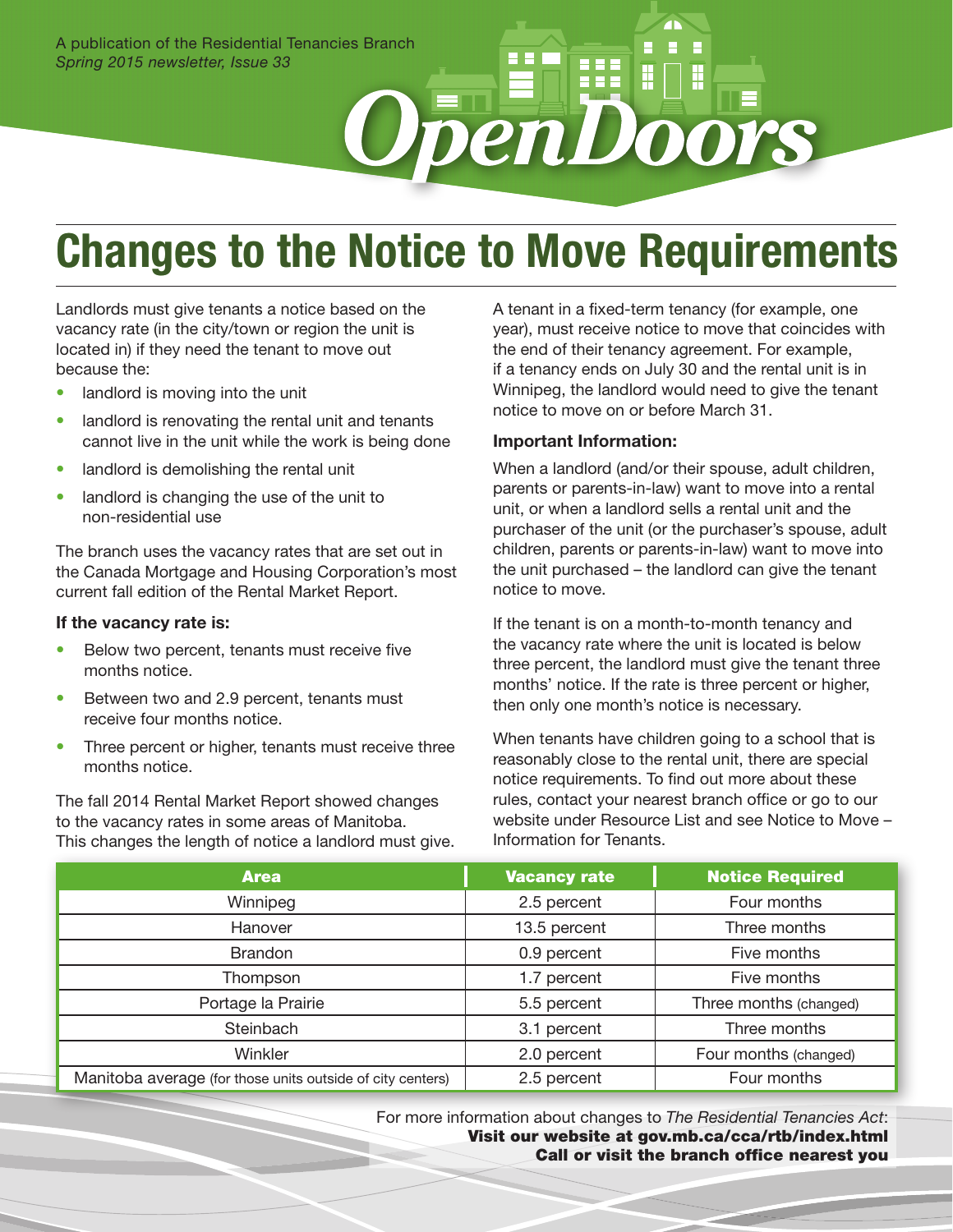Manitoba's new *Condominium Act* is now in effect. Developers, owners, and landlords will see many changes under this new legislation. To see the new act, information, regulations and forms, visit manitoba.ca/condo.

### **Changes to The Residential Tenancies Act - Effective January 1, 2015**

A number of changes to Bill 40 – *The Residential Tenancies Act* – came into effect on January 1, 2015. Following are highlights of those changes:

Landlords who want to apply for an Above Guideline Rent Increase will notice the allowable portions to some capital expenditures have changed. To see these changes, go to our website's Resource List and click on Rent Increases - A Guide for Landlords (page 9 shows current allowable portions).

There are several changes to the branch's Rehabilitation Scheme For All or Part of a Residential Complex process:

- The number of major components a landord must complete to qualify for a rehabilitation scheme has changed from two to **three**.
- Any improvements proposed in a rehabilitation scheme must not be started before the branch issues the first Order.
- Landlords must not give any tenants a notice of termination for renovations before receiving the first Order from the branch.
- The amount per unit that a landlord must spend has changed. This amount is used to determine the length of the exemption period. To see these changes, go to our website's Policy and Procedure Guidebook and click on section 13.5.
- Once an order is made approving the rehabilitation scheme, the landlord can't make another application for the same complex for a period of 10 years from the date the exemption period ends.
- The form, Application for Approval of Rehabilitation Scheme for All or Part of a Residential Complex (Form 5A), has changed. To see this form, go to our website's Fees and Forms page.

Landlords who apply for a Rehabilitation Scheme - Specified Unit will see the following changes:

- The number of major improvements landlords must do to qualify has increased from three to **four**.
- The list of major improvements within the unit that qualify is updated. To see the list of qualifying items, see our Specified Unit Rehabilitation Scheme fact sheet.
- The definition of voluntary vacate now makes it clear that a unit does not qualify for rehabilitation if the tenant received a notice termination and moved out of the unit because of that notice. This applies to notices of termination given for the following sections of the act:
	- Section 95 (paying a deposit with an N.S.F. cheque)
	- Section 95.1 (non-payment of rent or tenant services charges)
	- Section 96 (causes other than failure to pay rent)
	- Section 97 (caretaker or employee units)
	- Section 98 (sale or for landlord's use)
	- Section 99 (demolition, renovation or change of use)
- The amount per unit that landlords must spend has changed. This amount is used to determine the length of the exemption period. To see these changes, go to our website's Resource List and view the Specified Unit Rehabilitation Scheme fact sheet.
- The form, Application for Approval of Rehabilitation Scheme for Specified Unit (Form 5B), has changed. To see this form, go to our website's Fees and Forms page.

For more information about changes to *The Residential Tenancies Ac*t:

### Visit our website at gov.mb.ca/cca/rtb/index.html

Call or visit the branch office nearest you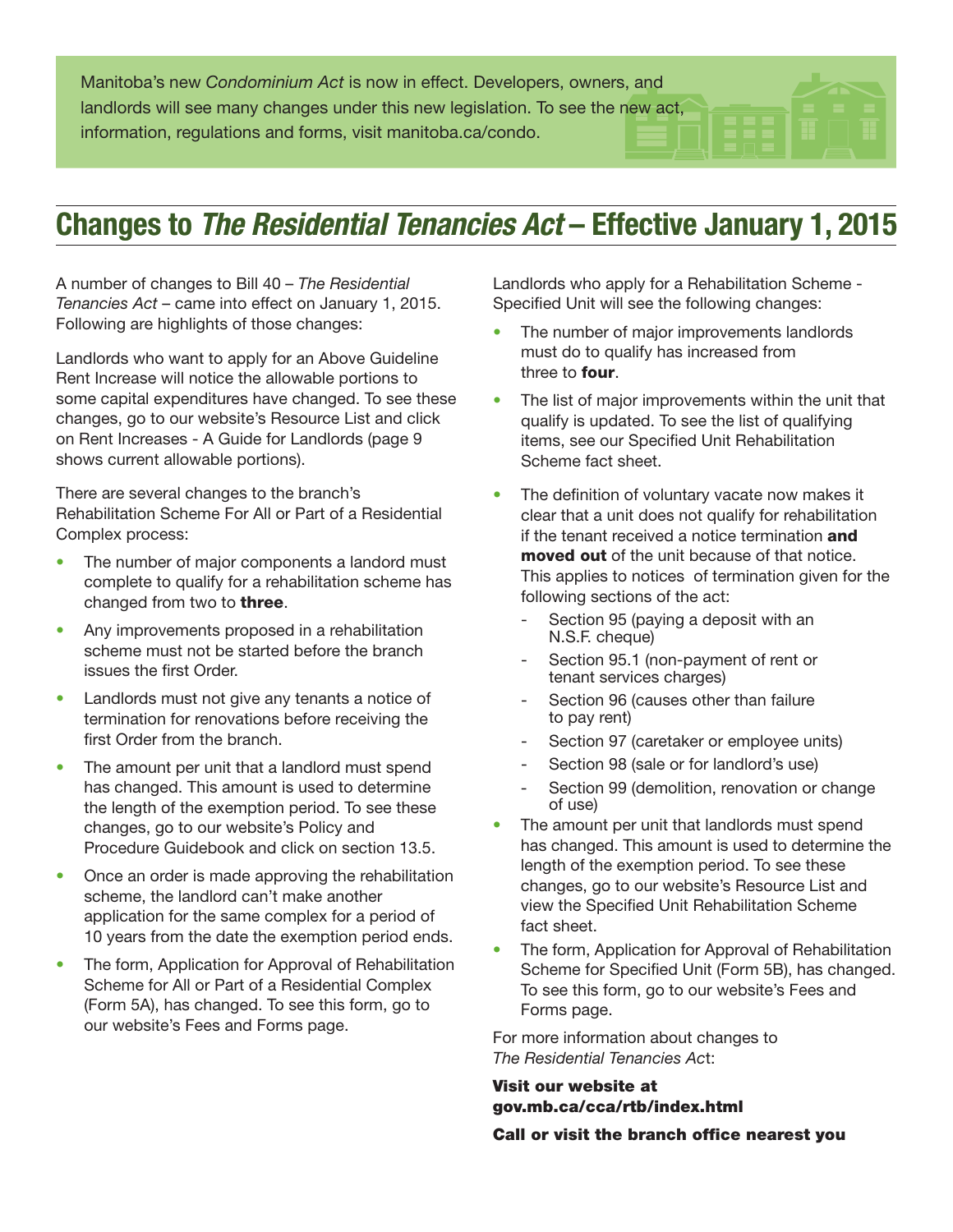## **The Importance of having Tenant Insurance**

Did you know the insurance a landlord carries on a building will not cover a tenant's belongings if they are lost or damaged in a fire or by vandalism?

Take a moment to look around at your furniture, clothes, books, toys, computers, electronics and jewelry. Imagine if you had to replace all of it at once. Even if you don't own a lot of expensive things, this can be very costly.

It is also important to remember that if you cause accidental damage to a landlord's building or to another tenant's belongings (ex: you accidentally start a fire while cooking that spreads to other units in the building or causes smoke damage), you can be held financially responsible.

Tenant insurance can protect you from the cost of paying for damages you may accidentally cause. It can also pay to replace your personal property that is lost to fire, theft, vandalism or other similar acts whether it is caused by you or others.

Tenant insurance is widely available at a reasonable cost. Prices and coverage vary, so shop around and check to see exactly what each policy covers.

## **Beware of Rental Scams**

Internet rental scams continue to pop up and can end up costing renters a lot of money. To minimize your chances of being a victim of rental fraud, keep these tips in mind:

- Only sign tenancy agreements with a landlord or property manager and only give any deposit or posted-dated cheques to them.
- Go and see the unit before you pay any money. If you are moving from out of town and that isn't possible, have a friend or relative meet with the landlord and see the actual unit you are renting.
- If the rental price seems too good to be true for the market, it probably is. Check prices for similar units in the area. Often, someone trying to commit rental fraud posts a low rent as a way to get multiple people interested in the unit.
- Only landlords and property managers can approve tenants for a sublet or assignment. Make sure you speak to the landlord or property manager directly and make sure you've been approved, before you send any money. Also, only send money to the landlord or property manager.

If you are ever in doubt about an advertisement, call the landlord or property management company directly.

# **Hearings at the Branch – Bring your Evidence**

The Residential Tenancies Branch (the branch) holds hearings and makes decisions on many types of issues relating to tenancies in Manitoba. Decisions are based on *The Residential Tenancies Act* and regulations and the evidence presented at the hearing. It is important that both landlords and tenants have their evidence prepared when they come to a hearing at the branch.

### **Things to know:**

- Bring three copies of your evidence to the hearing.
- The evidence you present needs to be about the issue being decided.
- If you can't come to the hearing, make sure your evidence arrives at the branch before the hearing.

### **Remember to include:**

- Important documents like tenancy agreements, notices or letters about the dispute that you have received or sent, and rental unit condition reports (if relevant).
- Receipts and estimates if you are claiming costs. Receipts must be dated, clear and readable.
- Photographs. Please number each photo, and on the back of each photo, provide a brief explanation of what it is showing (ex: stain on living room carpet, broken window in bathroom). You must print out the photos. Photos on a cell phone, memory stick, compact disk or other electronic device will not be allowed as evidence.